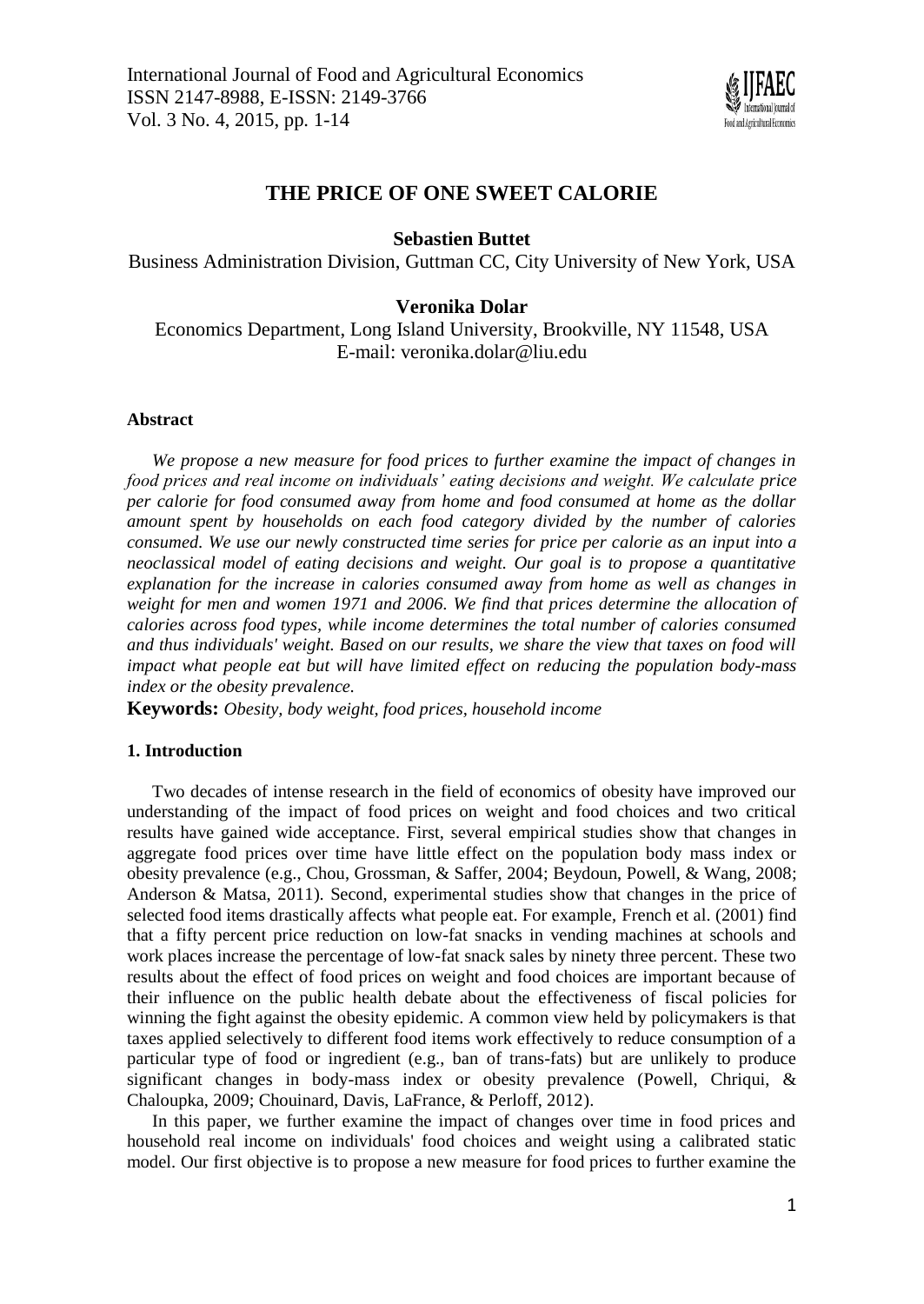impact of changes in food prices and real income on individuals' eating decisions and weight. We calculate *price per calorie* for food consumed away from home and food consumed at home as the dollar amount spent by households on each food category divided by the number of calories consumed. Our second objective is to contribute to the debate about the impact of food prices and household real income on weight and food choices using a different modeling strategy. We ask how much of the increase in calories consumed away from home as well as changes in weight for men and women between 1971 and 2006 can be accounted for by changes in food prices and household real income. Our final, and perhaps the most critical objective, is to use economic theory and available evidence from medical research on obesity to look inside the black box of how people make eating decisions and to improve our understanding of what determines the (low) food price elasticity of weight.

In this paper we assume that there is a one-to-one relationship between agent's weight and total calories consumed. In addition, weight affects the probability that agents are alive. Given household real disposable income and the relative price of a calorie (at home versus away from home), agents decide how much to eat at each location as well as how much of the non-food good to consume to maximize their expected utility.

Identification of the model is clean. On the one hand, we use available evidence from medical research on nutrition to calibrate the parameters of the weight function and medical research on obesity-related diseases to fit the survival probability function. On the other hand, we choose the remaining preferences parameters to match the mean weight and fraction of calories away from home observed in NHANES  $1971<sup>1</sup>$ , allowing some preference heterogeneity between men and women.

We use the calibrated model to assess the impact of changes in food prices and household real income on food choices and weight between 1971 and 2006. We find that prices determine the allocation of calories across food types, while income determines the total number of calories consumed and thus individuals' weight. Based on our results, we share the view that taxes on food will impact what people eat but will have limited effect on reducing the population body-mass index or the obesity prevalence.

The remainder of the paper is organized as follows. In Section 2, we describe data about weight and calories consumed at and away from home. In Section 3, we introduce our new method of calculating per calorie food prices and show the household real income between 1971 and 2006. In Section 4 and Section 5, we develop and calibrate our model and we conduct our simulations in Section 6. Finally, we offer concluding remarks in Section 7.

## **2. Nutrition Data**

In this section, we use two distinct data sets from the National Health and Nutritional Examination Survey (NHANES) to document changes over time in Body-Mass Index (BMI), weight, and the fraction of calories consumed away from home for men and women for the period between 1971 and 2006 (see Table 1).<sup>2</sup> Data about weight comes from the

<sup>&</sup>lt;sup>1</sup> The data for NHANES I was collected during the period 1971-75 however, for clarity and convenience we will refer to it as NHANES 1971 and refer to it by year 1971. Similar, the data for NHANES 2005-2006 was collected over these two years, however, we will refer to it as NHANES 2006 and refer to it by year 2006 throughout the paper.

<sup>&</sup>lt;sup>2</sup> Body-mass index is a measure of body fat based on height and weight that equally applies to adult men and women. It is calculated as 703 times weight measured in pounds divided by height squared measured in inches squared. Individuals with BMI lower than 18.5 are considered underweight, between 18.5 and 24.9 normal weight, between 25 and 30 overweight, and 30 or greater obese. BMI combined with other information about waist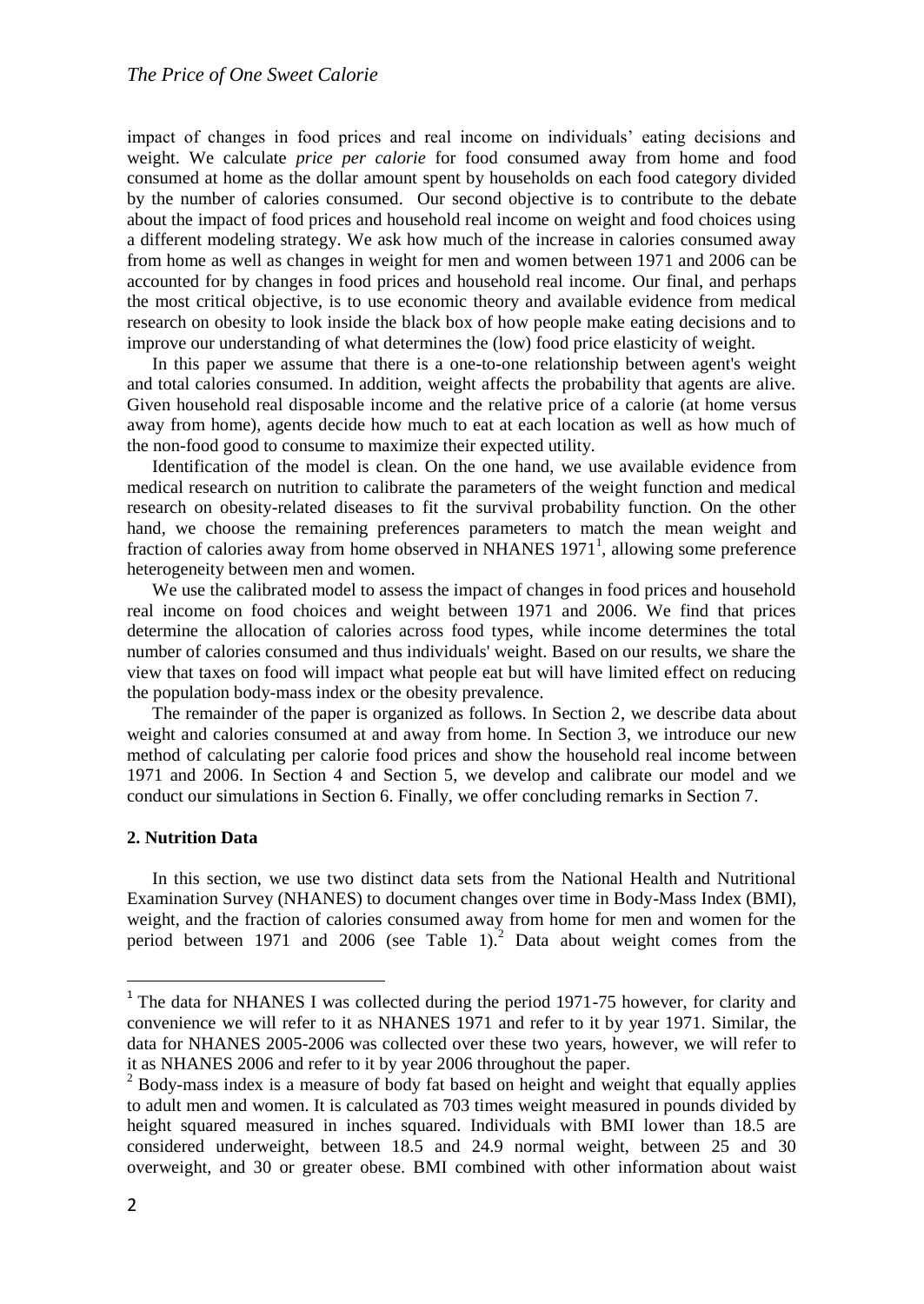examination component of NHANES and is measured by trained medical personnel. The fraction of calories consumed away from home, on the other hand, is self-reported by individuals.<sup>3</sup>

|                 | 1971  | 2006  | % Change |  |  |  |  |  |
|-----------------|-------|-------|----------|--|--|--|--|--|
| Men             |       |       |          |  |  |  |  |  |
| BMI             | 25.9  | 29.0  | 12.0     |  |  |  |  |  |
| Weight (lbs)    | 175.7 | 198.2 | 12.8     |  |  |  |  |  |
| Calories        | 2433  | 2543  | 4.5      |  |  |  |  |  |
| % calories away | 29.9  | 40.5  | 35.5     |  |  |  |  |  |
| Women           |       |       |          |  |  |  |  |  |
| BMI             | 25.2  | 28.8  | 14.3     |  |  |  |  |  |
| Weight (lbs)    | 145.8 | 168.9 | 15.8     |  |  |  |  |  |
| Calories        | 1538  | 1802  | 17.2     |  |  |  |  |  |
| % calories away | 19.5  | 35.9  | 84.1     |  |  |  |  |  |

**Table 1. Changes in BMI, Weight, Calories, and Fraction of Calories Consumed Away From Home for Men and Women**

In the last thirty years, men have gained on average 23 pounds and their body-mass index increased from 25.9 (slightly overweight) to 29.0 (borderline obese).<sup>4</sup> The increase in average weight and body-mass index is even more pronounced in percentage terms for women who also gained 23 pounds. In addition, men and women changed their eating habits dramatically and ate out more. Total daily calories consumed increased by 110 calories for men and 264 for women, while the fraction of calories away from home increased by 35.5 and 84.1 percentage points for men and women, respectively.

## **3. Price per Calorie**

 $\overline{\phantom{a}}$ 

As already mentioned, in the field of public health numerous controlled experimental studies have been developed that show that changes in the price of selected food items drastically affects what people eat (e.g., Jeffery, French, Raether, & Baxter, 1994; French, 2003; Epstein, Dearing, Paluch, Roemmich, & Cho, 2007). Because the above studies imply great price sensitivity they have clear implications for public health policy. For example, lowering prices on healthy foods and hiking the prices of unhealthy foods can induce people

circumference and other factors such as physical activity, cigarette smoking, or low-density cholesterol level gives a risk assessment of developing obese-associated diseases such as heart attacks, diabetes II, strokes, etc.

<sup>&</sup>lt;sup>3</sup> The question about where do people eat their meal has changed over time. In NHANES 1971, individuals can choose among the following four locations: at home, in school, in restaurants, and other, while in NHANES 2006, the location question is: "Did you eat this food at home?" and the possible answers are yes, no, refused to answer, do not know, and missing information. We get rid of a small fraction of missing values or unknowns. To maintain consistency across the two data sets, we define food eaten at home as any food item for which individuals answered "at home" in NHANES 1971 and "yes" in NHANES 2006. We define food eaten away from home as all food items not eaten at home. We then calculate the fraction of calories eaten away from home as one minus the fraction of calories eaten at home.

<sup>4</sup> Simple *t-tests* show that differences in mean weight and mean body-mass index over time are statistically significant for both men and women.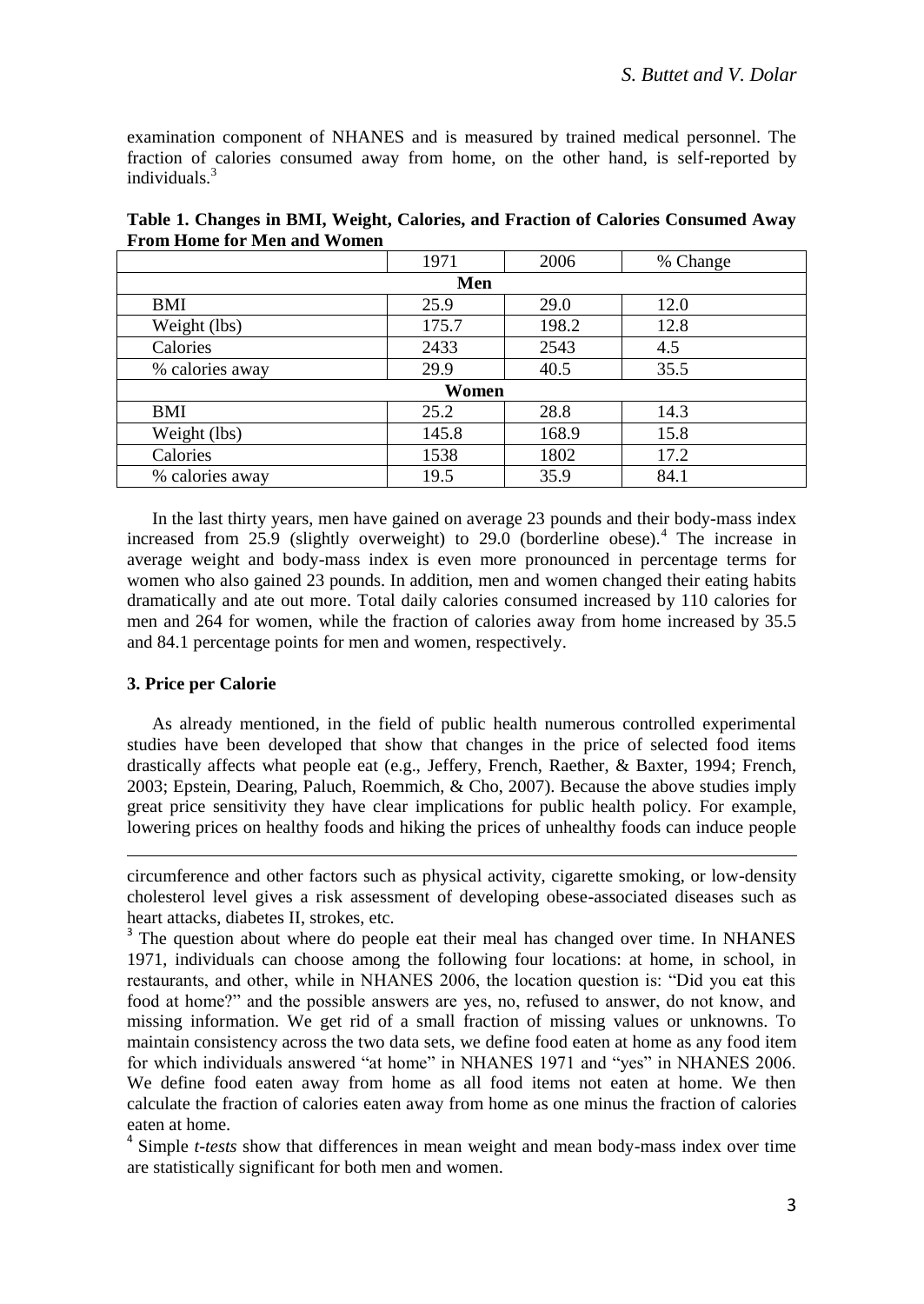to buy more of the former and less of the latter (Brownell & Frieden, 2009; Brownell et al., 2009).

Price sensitivity of demand, however, is only a necessary and obviously not a sufficient condition to reduce food consumption and body weight. For example, take two food items with the same price elasticity of demand but where one is more calorie-dense than the other. Then the same tax will equality decrease quantity demanded (measured in pounds of food for example) of these two food items but will have drastically different impact on body weight; the decrease in the quantity demanded of high caloric food will have a much bigger effect on body weight. This issue can be ameliorated by studying the impact of changes in price per calorie ("Calorie" will be used in lieu of kilocalorie throughout the paper) instead of looking at regular food item prices, since the change in quantity demanded measured in calories more directly translates in changes in body weight.

In addition, a problem with experimental studies is that they only include a very limited amount of items and focus on the consumption changes only at one point in time (e.g. at lunch or at school). As a result, one cannot observe how a person behaves outside the parameters of the experiment. For example, if individuals substitute away from highly priced or taxed foods at the vending machine towards other lower-priced but potentially highly caloric foods there will be no significant change in body weight (in fact, weight might actually increase). A soda tax might induce people to switch to other high-caloric drinks such as orange juice or chocolate milk at home, with no impact on their weight. In this case including only few food items ignores the possibility for substitution. This can be somewhat improved by including all possible food items, which is impossible or by allowing for more broadly defined food groups such as food at home and food away from home.

Economists have been trying to add to this line of work by using larger observational data to analyze the relationship between food prices and weight but with mixed success. For example, several empirical studies show that changes in aggregate food prices over time have little effect on the population body-mass index (BMI) or obesity prevalence for adults (Beydoun et al., 2008; Goldman, Lakdawalla, & Zheng, 2011) and almost no effect on children and adolescents (Sturm, Powell, Chriqui, & Chaloupka, 2010, Powell & Chaloupka, 2011). As concluded by Lakdawalla and Zheng (2011) the current literature on how food prices affect body weight suffers from substantial empirical challenges of causal inference that have not yet been satisfactory overcome.

One such challenge comes from the measurement of food prices themselves. In order to identify the effect of food prices on body weight researches have use two familiar data sources: Bureau of Labor Statistics (BLS) and Council of Community and Economic Research (C2ER), formerly known as American Chamber of Commerce Researchers Association (ACCRA). The common problem with using these data sets is that they use only around 20 to 60 food items. Given the fact that about 320,000 foods and beverage products are available it the United States, and that an average supermarket carries 30,000 to 40,000 of them, this seems very limited (Nestle, 2006).

In this section, we introduce a new method to measure much broader average prices that adjusts for changes in calories consumed over time. Using household expenditures share data for different food categories we calculate the price per calorie as household expenditures on food divided by calories consumed. The logic behind construction of price per calorie in this paper is quite simple. Divide the amount of money spent on a certain food item by the number of calories consumed for this food. A similar strategy is used elsewhere where they take the price per unit of food item and divide it by the calories per unit of food (Grossman, Tekin, & Wada, 2013; Goldman et al., 2011;Christian and Rashad 2009). The difference with our approach is that instead of focusing on a specific food item, we can take broad food categories and calculate price per calorie for that category.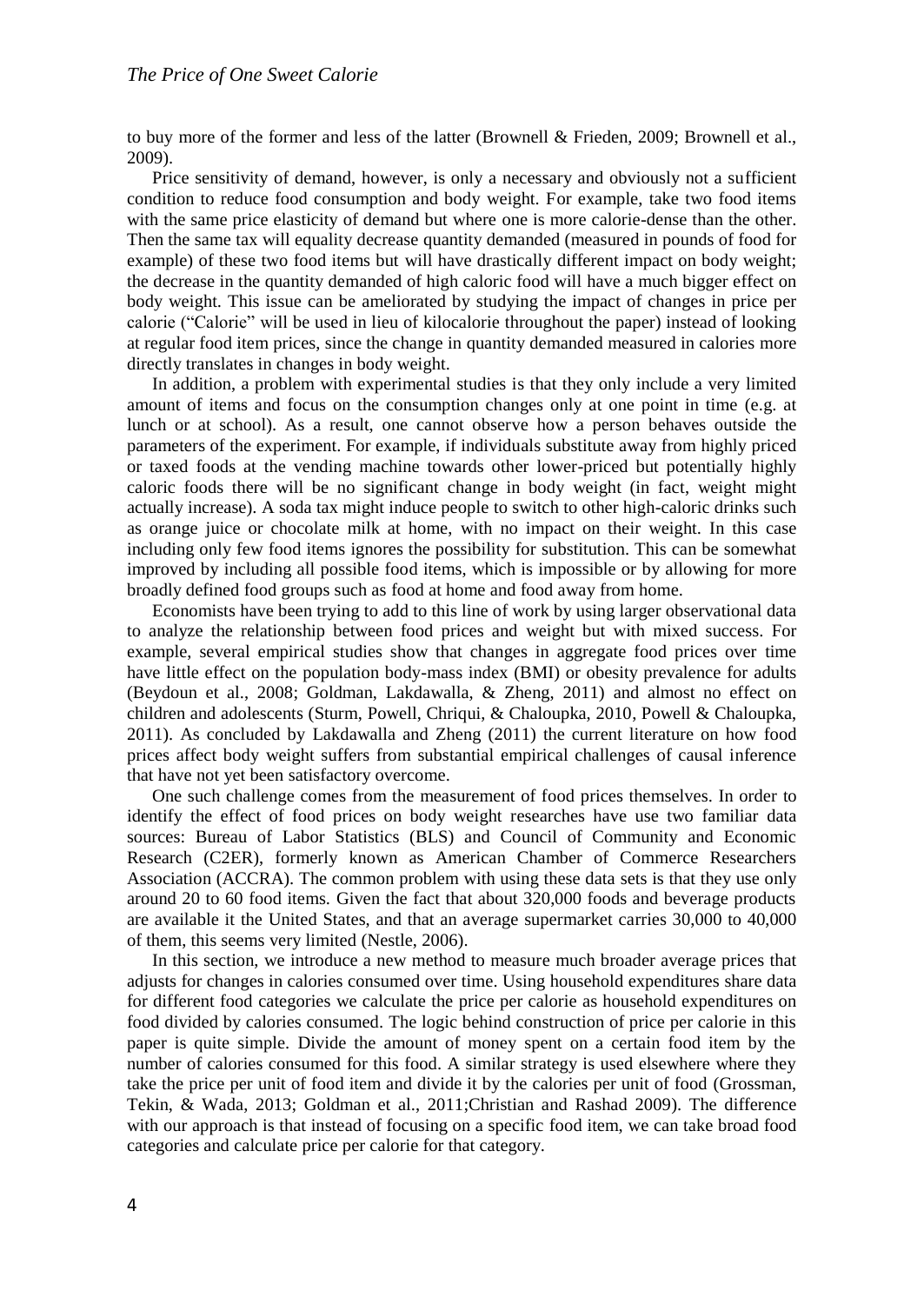We calculate price per calorie for food consumed away from home,  $p_{a,t}$ , and food consumed at home,  $p_{h,t}$ , as the dollar amount spent by households on each food category divided by the number of calories consumed:

$$
p_{a,t} = \frac{\alpha_{a,t} I_t}{\text{Calories}_{a,t}}, p_{h,t} = \frac{\alpha_{h,t} I_t}{\text{Calories}_{h,t}}
$$
(1)

We calculate the dollar amount spent by households on food as household real disposable income,  $I_t$ , multiplied by the expenditure share on food consumed away from home  $a_{a,t}$  or at home  $a_{h,t}$ . Information about the expenditure share on food away from home and food at home is obtained from household expenditures data published by the US Department of Agriculture (USDA). The expenditure for food away from home is equal to 3.5 and 4.1 percent, respectively, for the periods 1971 and 2006. The expenditure for food away from home is equal to 9.9 and 5.7 percent, respectively, for the same time periods. Information about nominal disposable income comes from the Bureau of Economic Analysis (BEA) and we use the consumer price index (CPI) published by BLS to calculate the real disposable income expressed in 2006 dollars. Between 1971 and 2006, household real disposable income increased by 24 percent, while the per calorie price of food consumed away from home declined by seventeen percent (see Table 2).

|                                 | 1971     | 2006     | % Change |
|---------------------------------|----------|----------|----------|
| Price per thousand calories for | \$5.56   | \$4.04   | $-27.34$ |
| food away from home             |          |          |          |
| Price per thousand calories for | \$3.36   | \$3.03   | $-9.82$  |
| food at home                    |          |          |          |
| Relative Price (away/home)      | 1.65     | 1.33     | $-19.4$  |
| Mean Real Income in \$2006      | \$59,742 | \$74,089 | 24.0     |

**Table 2. Changes in per Calorie Food Prices and Real Income**

Two reasons commonly advanced for the weight gain of Americans are the increase in calories consumed away from home and larger portion size at restaurants. Between 1977 and 1995 the consumption of food prepared away from home increased from eighteen percent to thirty-three percent of total calories (Guthrie, Lin, & Frazao, 2002). Furthermore, in 1977, thirty-one percent of all food spending was on food away from home; by 1995, that share rose to thirty-nine percent (Putnam & Allshouse, 1999). In addition, the food portions are larger today than they were in the past (Young  $\&$  Nestle, 2002). According to Young and Nestle (2002) "in the mid-1950s, McDonald's offered only 1 size of French fries; that size is now considered "Small" and is one third the weight of the largest size available in 2001" (p.248).

The price per calorie has two significant advantages over traditional food prices. First, it provides a simple method for aggregating food items in different categories. Second, it is intuitively appealing as it controls for changes in portion sizes. Note that the relative price of food away from home is always greater that one, implying that eating out is more costly than eating at home, even after adjusting for differences in the number of calories. In addition, we looked at changes in food prices published by the Bureau of Labor Statistics. Similarly to Christian and Rashad (2009) we find that the price of food consumed away from home *increased* by 40 percent from 1971 to 2006. The increase in food prices away from home is clearly at odds with the observed increase in the fraction of calories eaten away from home. However, the trend in the increased consumption of food away from home can be easily explained if one includes the price per calorie of food away from home.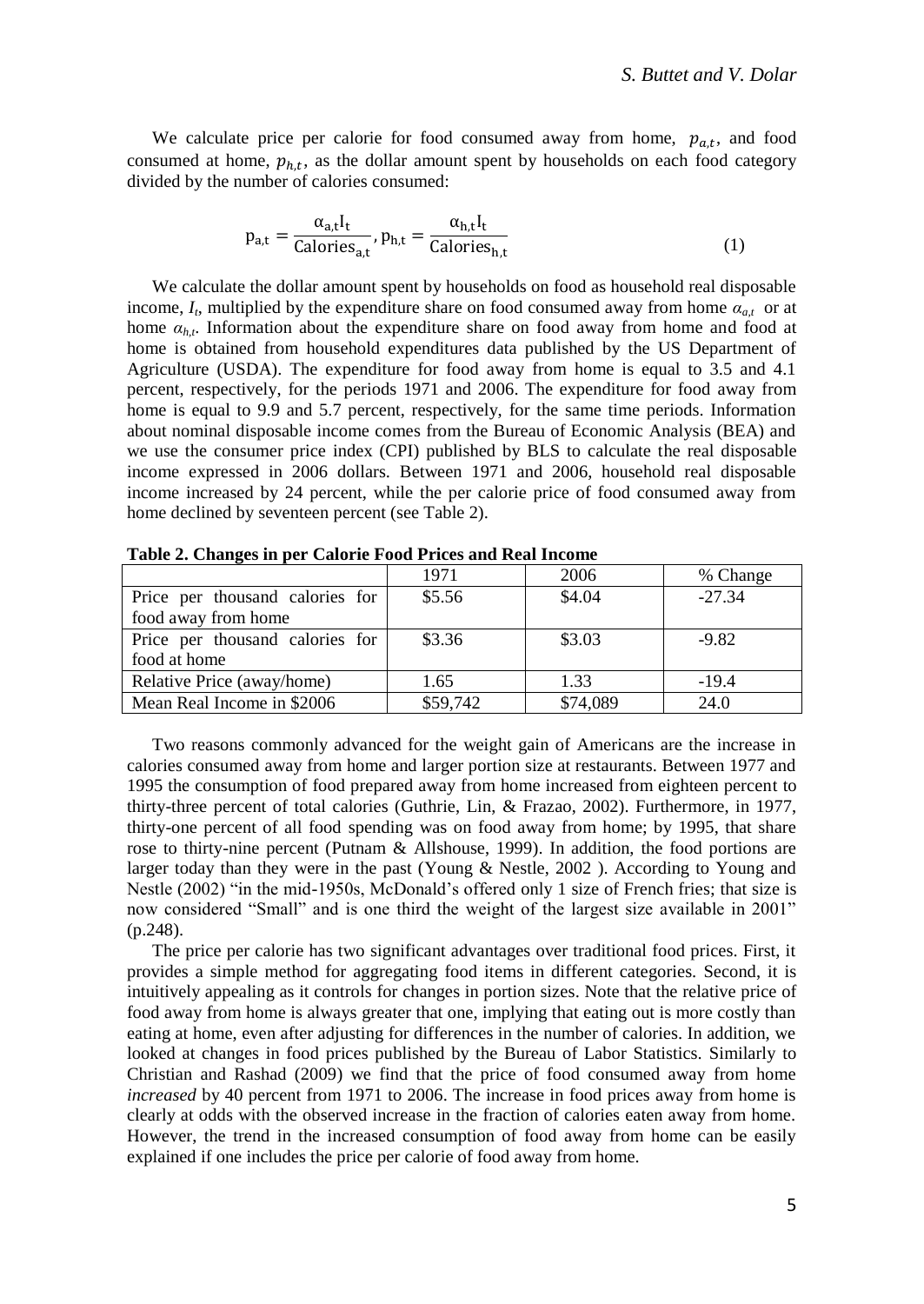#### **4. A Simple Optimization Model Of Eating Decision And Weight**

We propose a static model where agents decide how much and where to eat (out or at home) as well as non-food consumption. We let *a* and *h* be the number of calories consumed away and at home, respectively, and  $c^{nf}$  represents non-food consumption. Calories away and at home are aggregated using a constant elasticity of substitution (CES) function to obtain food consumption:

$$
c^f = (\eta a^{\rho} + (1 - \eta)h^{\rho})^{\frac{1}{\rho}}
$$
 (2)

with  $\eta \in (0,1)$  and  $\rho \in (-\infty,1]$ . Food away and at home are perfect substitutes, Cobb-Douglas, or perfect complements when the parameter  $\rho$  is equal to one, zero, or minus infinity, respectively. The parameter *η* reflects consumer's preference for eating at home or eating out.

Preferences of the representative agent are Cobb-Douglas and are given by:

$$
U(cf, cnf) = (cf)\alpha (cnf)1-\alpha
$$
 (3)

with  $\alpha \in (0,1)$ .

Agents make ex-ante eating decisions understanding that weight affects the probability  $\pi(W)$  of being alive. We assume that the function  $\pi$  is an inverted U-shape function of BMI which implies that agents who are either over- or underweight have a greater chance to die. Finally, agents receive utility  $U \leq 0$  when they die. The expected utility is equal to:

$$
\pi(W)U(c^f, c^{nf}) + \left(1 - \pi(W)\right)U\tag{4}
$$

Note that it is never optimal for people to eat so much that they would die with certainty since  $U(c^f, c^{nf})$  is positive and  $U \leq 0$ .

The relationship between weight and calorie consumption is given by the simple linear relationship:

$$
W = \mu + \theta(a+h)^5 \tag{5}
$$

with  $\theta > 0$ .

Finally, the budget constraint of the representative agent is given by:

$$
c^{nf} + p_h h + p_a a = I \tag{6}
$$

 $\overline{a}$ 

<sup>&</sup>lt;sup>5</sup> Body weigh quite obviously depends on physical exercise as well. Equation (5) in principle does not exclude weight being dependent on other factors. All other factors that determine weight such as height, gender, and physical effort are potentially captured with parameter  $\mu$ . The assumption that we are making is that all these other factors are constant for all individuals and vary only by gender. Since we are looking at an average American man and woman in the US we assume that his/her height remained unchanged between  $1971 - 2006$ , a fact supported by the data. In addition, we also keep the level of exercise, physical effort, and energy expenditure constant. This assumption is based on the paper by Cutler, Glaeser,  $\&$ Shapiro (2003)In this paper they examine two components of energy expenditure: voluntary exercise, and involuntary energy expenditure associated with employment and conclude that their results suggest that increased caloric intake explains the rise in obesity, not reduced caloric expenditure.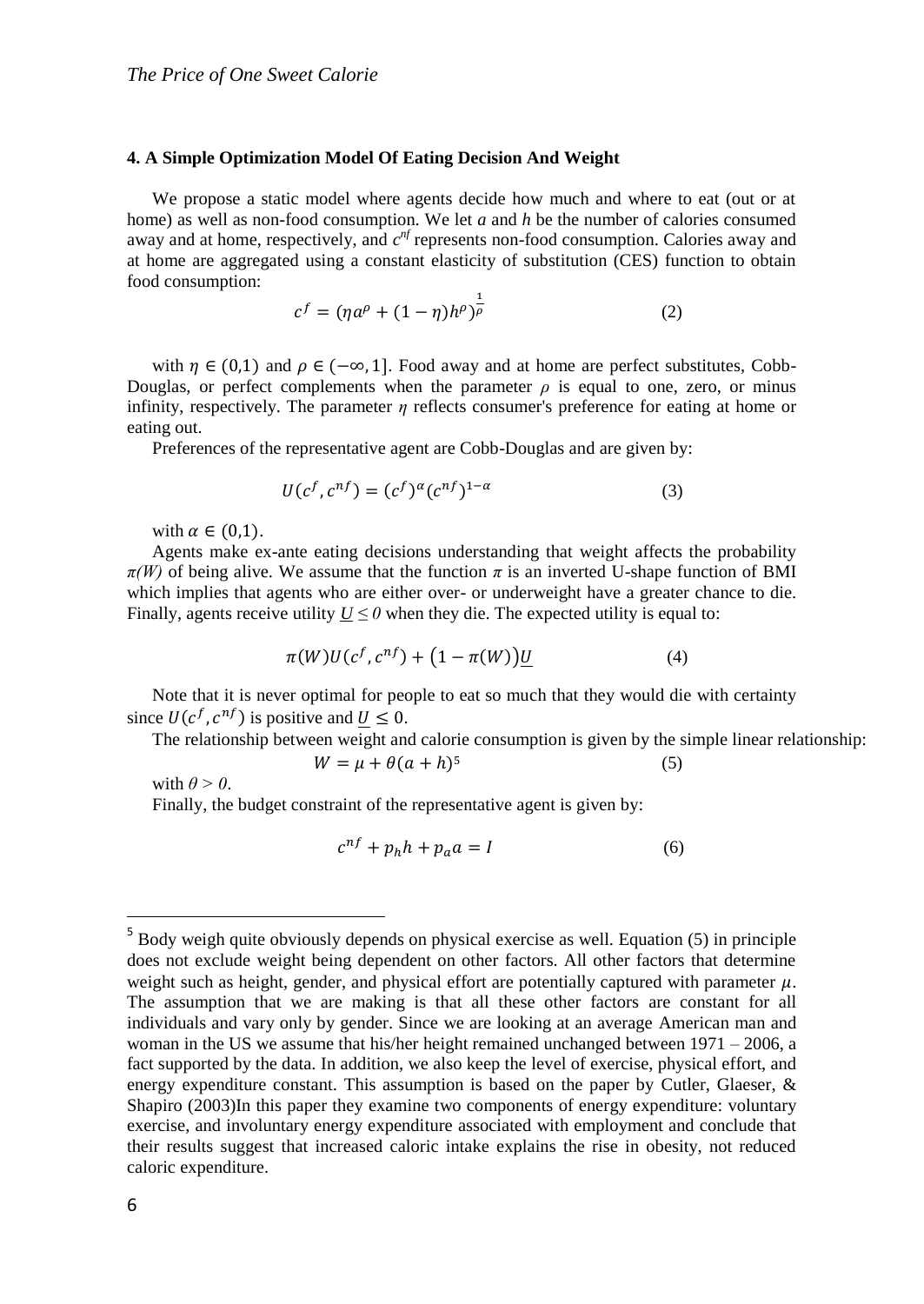where we normalized the price of non-food to one, *p<sup>h</sup>* and *p<sup>a</sup>* are the real price of food at and away from home, respectively, and agents are endowed with real income *I*.

For any prices and income,  $\{p_h, p_\omega, I\}$ , the representative agent chooses optimal calories from food away and at home as well as non-food consumption,  $\{a, h, c^{nf}\}$ , to maximize the expected utility in equation (4) subject to the budget constraint (6), the weight function (5), the food aggregation equation (2), and non-negativity constraints for calorie and non-food consumption.

We substitute the weight relationship into the objective function in equation (4). The consumption of food away from home, *a*, and food at home, *h*, appear as follows in the objective function:

$$
\pi(\mu + \theta(a+h))(\eta a^{\rho} + (1-\eta)h^{\rho})^{\frac{\alpha}{\rho}}(I - p_h h - p_a a)^{1-\alpha} + (1 - \pi(\mu + \theta(a+h))) \underline{U}
$$
 (7)

We take first-order conditions with respect to food away from home, *a*, and food at home, *h.*

$$
[a]: \theta \pi'(W) \left( U(c^f, c^{nf}) - \underline{U} \right) + \pi(W) U(c^f, c^{nf}) \left( \frac{\alpha \eta a^{\rho-1}}{\eta a^{\rho} + (1-\eta)h^{\rho}} - \frac{p_a(1-\alpha)}{1 - p_a a - p_h h} \right) = 0
$$
  
\n
$$
[h]: \theta \pi'(W) \left( U(c^f, c^{nf}) - \underline{U} \right) + \pi(W) U(c^f, c^{nf}) \left( \frac{\alpha (1-\eta)h^{\rho-1}}{\eta a^{\rho} + (1-\eta)h^{\rho}} - \frac{p_h(1-\alpha)}{1 - p_a a - p_h h} \right) = 0
$$
 (8)

Note that consumer's utility might not be strictly concave because the survival probability depends on consumer's weight. As a result, it is not clear whether first-order conditions are sufficient for optimality. Although we do not offer a formal proof, we check in our computer simulations that the allocations that satisfy the first-order conditions in equation (8) are also utility-maximizing (locally).

We rearrange the first-order conditions in equation (8). The optimal level of food away from home, *a*, and food at home, *h*, are obtained by solving the following system of equations (9):

$$
\frac{\eta a^{\rho-1} - (1 - \eta)h^{\rho-1}}{\eta a^{\rho} + (1 - \eta)h^{\rho}} = \frac{1 - \alpha}{\alpha} \frac{p_a - p_h}{I - p_a a - p_h h}
$$
(9)

$$
\frac{\alpha\eta a^{\rho-1}}{\eta a^{\rho}+(1-\eta)h^{\rho}}-\frac{p_a(1-\alpha)}{1-p_a a-p_h h}=\theta \frac{\pi'\big(\mu+\eta(a+h)\big)}{\pi\big(\mu+\eta(a+h)\big)}(1-\frac{\overline{U}}{U(c^f,c^{nf})})
$$

In the reminder of the paper, we explain our method to calibrate the three key parts of our model: the weight function, the survival probability function, and the deep preference parameters. We then use the calibrated model to conduct a lab experiment where we assess the impact of food price and real income on weight and the fraction of calories away from home.

#### **5. Calibration**

We use medical research on obesity to calibrate the weight law of motion and the survival probability function. We then chose the remaining preference parameters to match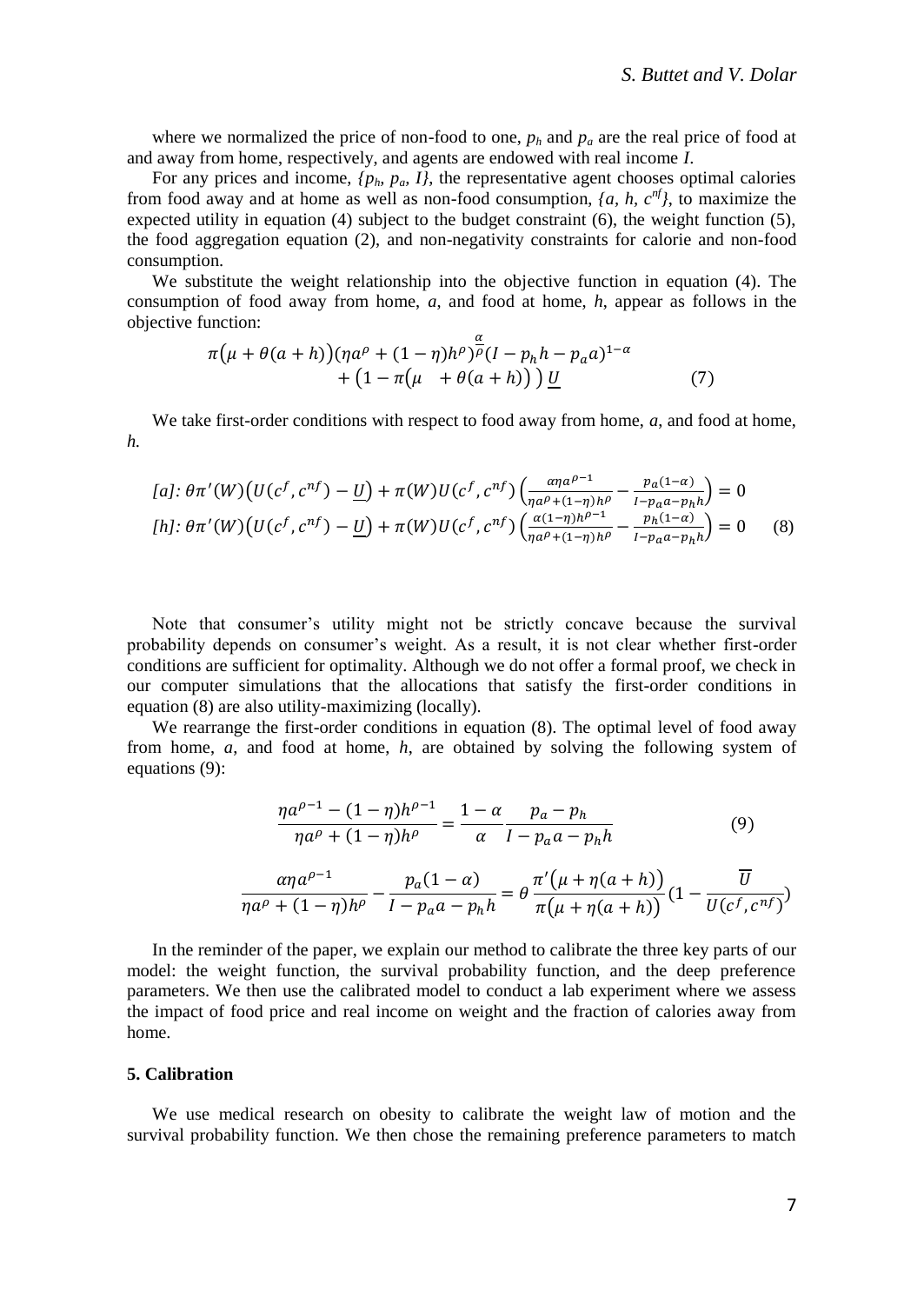the average weight and calories away from home for men and women observed in the NHANES 1971 sample.

#### **5.1. Weight Function**

The weight function in equation (5) contains two distinct important parameters. First, the constant  $\theta$  converts calorie intake into weight. According to the dietary guidelines from the US Department of Agriculture, people gain ten pounds per year if they eat an extra one hundred calories every day above and beyond the recommended daily calorie intake. As a result, we fix  $\theta = \frac{10}{100}$  $\frac{10}{100\times365} = 2.7397 \times 10^{-4}.$ 

Second, we use the average observed weight and calorie consumption by men and women in NHANES 1971 to fix  $\mu^m$  and  $\mu^f$ . The weight and total calories data comes from Table 1.

$$
\mu^{m} = W^{m,1971} - \theta c a l^{m,1971} = 175.7 - 2.7397 \times 10^{-4} \times 2433 \times 365 = -67.6
$$
  

$$
\mu^{f} = W^{f,1971} - \theta c a l^{f,1971} = 145.8 - 2.7397 \times 10^{-4} \times 1538 \times 365 = -8.0
$$

### **5.2. Survival Probability Function**

We posit that the survival probability function  $\pi(W_t)$  is given by the following functional form:

$$
\pi(W_t) = \frac{1}{1 + \kappa (W_t - W^*)^2}
$$
\n(10)

 $($ 

 $($ 

 $($ 

with  $\kappa > 0$  and  $W^* > 0$  represents the agent's "best" weight where the survival probability is maximized and equal to one. Note that the survival probability increases with the agent's weight when  $W_t \leq W^*$  but decreases once the agent's weight is greater than  $W^*$ .

First, we set the best weight  $W^{*,m} = 170$  for men and  $W^{*,f} = 145$  for women which corresponds to a body-mass index of 25 for both sexes.

Second, the parameter  $\kappa$  is identified by the increased mortality risk due to obesity alone. For two different weight  $W_l$  and  $W_2$ , the increased mortality is equal to:

$$
\frac{1 - \pi(W_1)}{1 - \pi(W_2)} = \frac{(W_1 - W^*)^2}{(W_2 - W^*)^2} \times \frac{1 + \kappa(W_2 - W^*)^2}{1 + \kappa(W_1 - W^*)^2}
$$
(11)

Allison, Fontaine, Manson, & Stevens (1999) report the hazard ratios of death based on six large prospective cohort studies where subjects are placed into two distinct groups: the control group is comprised of individuals whose BMI is between twenty-three and twentyfive; the treated group consists of individuals with BMI higher than twenty-five.

The death likelihood increases by a factor of 1.08 for overweight individuals (when BMI is between 25 and 28) and by a factor of 1.43 for obese people (when BMI is between 30 and 35). Choosing the middle point for each interval, a BMI of 26.5 corresponds to a weight of 181 pounds for a male of average height, while a BMI of 32.5 corresponds of a weight of 221 pounds. As a result, the parameter  $\kappa^m$  is obtained by solving the following equation:

$$
\frac{121}{2601} \times \frac{1 + 2601 \kappa^m}{1 + 121 \kappa^m} = \frac{1.08}{1.43}
$$
 (12)  
It is equal to  $\kappa^m = 2.39 \times 10^{-2}$ 

8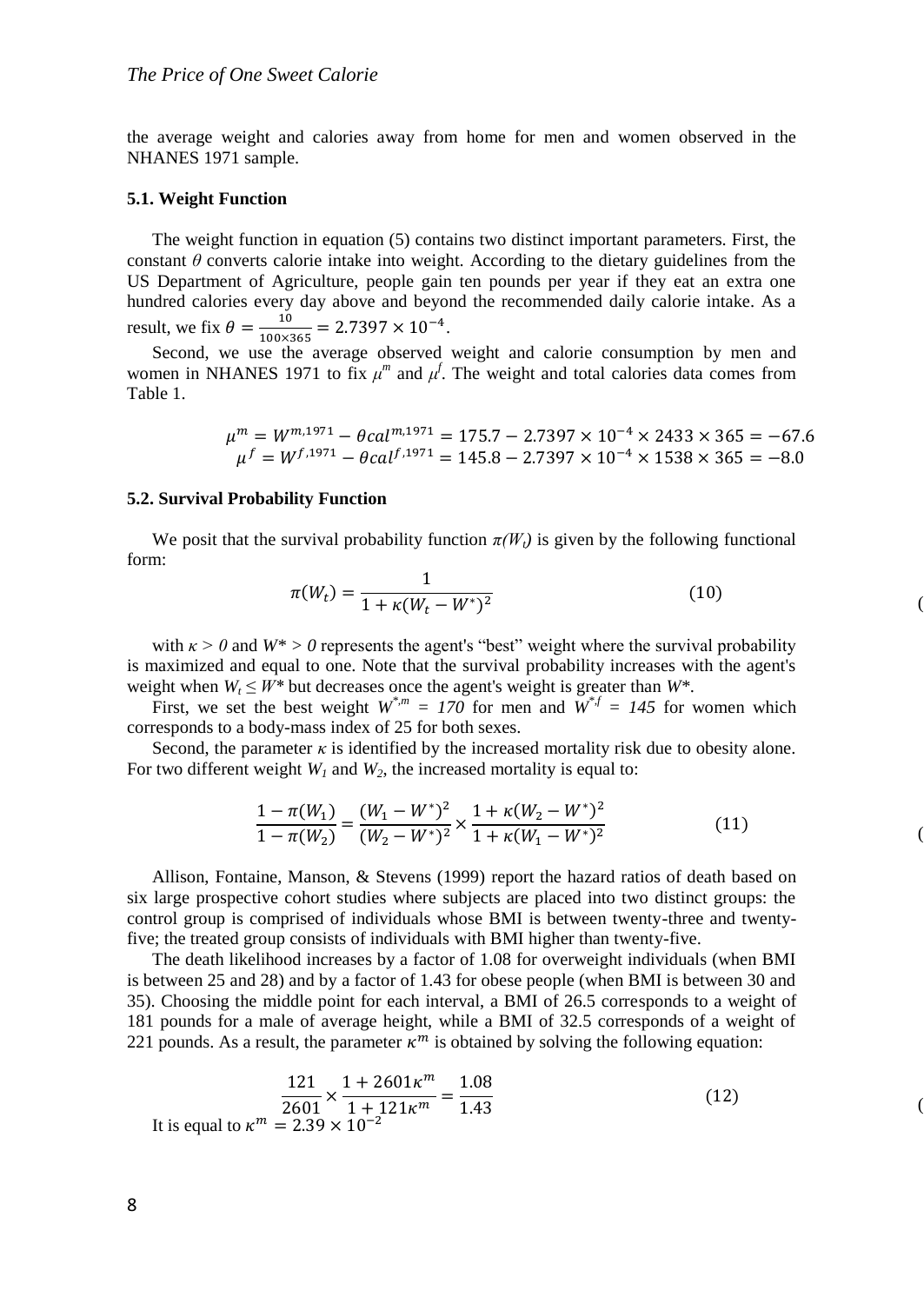$($ 

Similarly, choosing the middle point for each interval, a BMI of 26.5 corresponds to a weight of 153 pounds for a female of average height, while a BMI of 32.5 corresponds of a weight of 188 pounds. As a result, the parameter  $\kappa^w$  is obtained by solving the following equation:

$$
\frac{64}{1849} \times \frac{1 + 1849 \kappa^w}{1 + 64 \kappa^w} = \frac{1.08}{1.43}
$$
  
It is equal to  $\kappa^w = 4.6 \times 10^{-2}$  (13)

#### **5.3. Preferences**

We are now left with calibrating four preferences parameters,  $(\alpha, \eta, \rho, \overline{U})$ . First, since the utility function  $U(c^f, c^{nf})$  is positive, we fix  $U = 0$  so that death resulting from excess eating is never an optimal choice.

Second, we use the research of Reed, Lavedahl, & Hallahan (2005) which estimates the elasticity of substitution between food away from home and food consumed at home. They find that both types of foods are substitutes and a result, we fix  $\rho = 0.75$ .

Finally, we use the two first-order conditions in equation (9) to determine  $(\alpha, \eta)$  to match the observed average weight and fraction of calories consumed away from home for men and women in the NHANES 1971 sample.

*Proposition 1* The calibrated parameter values of  $(\alpha, \eta)$  are given by:

$$
\eta = \frac{BG + FB - GED}{G(A + B) - A(E - F) + FB + GE(C - D)}
$$
(14)  

$$
\alpha = \frac{EG(C\eta + D(1 - \eta))}{(E - F)A\eta + FB(1 - \eta)}
$$
  
where  $A = (a^{1971})^{\rho - 1}$ ,  $B = (h^{1971})^{\rho - 1}$ ,  $C = (a^{1971})^{\rho}$ ,  $D = (h^{1971})^{\rho - 1}$ ,  

$$
E = \frac{p_a^{1971} - p_h^{1971}}{I - p_a^{1971}a^{1971} - p_h^{1971}h^{1971}}
$$

$$
F = \frac{p_a^{1971}}{I - p_a^{1971}a^{1971} - p_h^{1971}h^{1971}}
$$

$$
G = -\frac{2\kappa\theta (W^{1971} - W^*)}{1 + \kappa(W^{1971} - W^*)^2}
$$
(14)

*Proof: See the Appendix.*

For the period 1971, men's average weight, total calories, and fraction of calorie consumed away from home was equal 175.7 pounds, 2433 calories, and 29.9 percent, respectively (see Table 1). This implies that calories at home and away from home are equal to  $h^{m,1971} = 1705.5$  and  $a^{m,1971} = 727.5$ , respectively. Per calorie prices of food away from home and food at home are equal to  $p_a^{1971} = 5.56 \times 10^{-3}$  and  $p_h^{1971} = 3.36 \times 10^{-3}$ . Using the information about real income<sup>6</sup> from Table 2, non-food daily consumption is equal

<sup>&</sup>lt;sup>6</sup> In principle, we would like to use separate income for men and women; however, the NHANES data set we are using for information about weight and calories consumed has a very limited information on income. Income appears in 4 broad categories, which is simply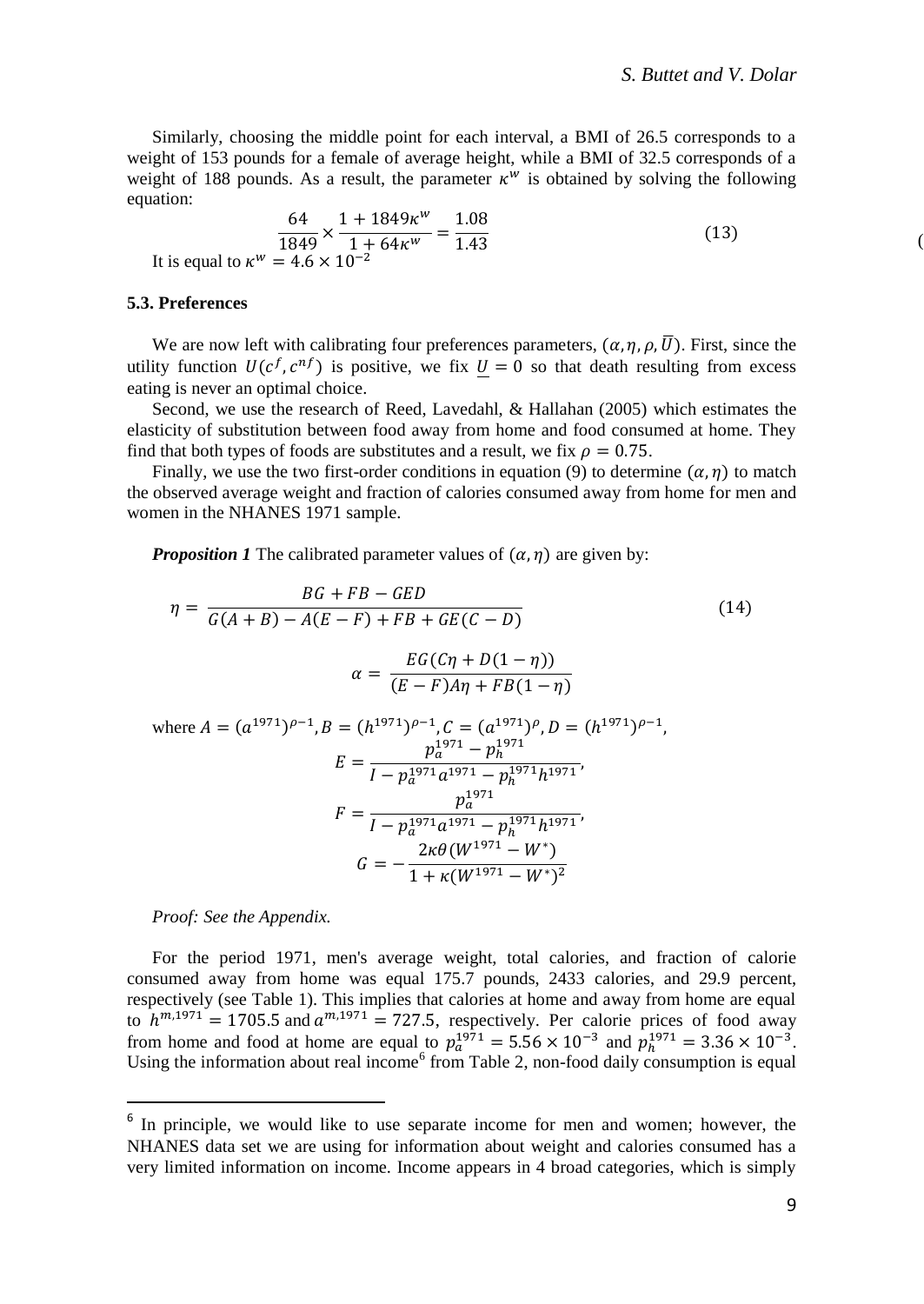to:  $c^{nf^{m,1971}} = I^{1971} - p_a^{1971}a^{m,1971} - p_h^{1971}h^{m,1971} = $153.9$ . Note that food expenditures is equal to roughly five percent of income. By plugging all these numbers into equation (9) we find that  $\eta^m = 0.49$  and  $\alpha^m = 0.15$ .

Similarly, we determine the coefficient  $\alpha^w$  and  $\eta^w$  to match the observed average weight and fraction of calories consumed away from home for women in the NHANES 1971 sample. For the period 1971, women's average weight, total calories, and fraction of calorie consumed away from home was equal 145.8 pounds, 1538 calories, and 19.5 percent, respectively (see Table 1). This implies that calories at home and away from home are equal to  $h^{f,1971} = 1238.1$  and  $a^{f,1971} = 299.9$ , respectively. Using the information about food prices and income from Table 2, non-food consumption is equal to  $c^{nf*} = 157.8$ . By plugging all these numbers into equation (7) we find that  $\eta^w = 0.45$  and  $\alpha^w = 0.12$ .

Note that men and women differ considerably in their preferences for food versus nonfood goods and food at home versus food away from home. The food share,  $\alpha$ , and the preference parameter for food away from home,  $\eta$ , are greater for men compared to women. The heterogeneity across gender is not counter-intuitive since men tend to eat more than women and they also eat more away from home. In the next section, we use the calibrated model to assess the impact of changes in relative food prices and real income on eating habits and weight of Americans between 1971 and 2006.

### **6. Simulations**

We perform the following experiments. First, we change the price per calorie of food away from home from its 1971 value,  $p_a^{1971} = 5.56 \times 10^{-3}$ , to its 2006 value,  $p_a^{2006} =$ 4.04 × 10−3 leaving all other parameters of the model constant. From the first-order conditions in equation (7), we calculate the new values for food away from home and food at home. We then calculate for men and women, respectively, as well as the resulting BMI. We report results of the first experiment in the first column of Table 3. For men, the fraction of calories away from home increases by 12 percentage points from 30 percent (calibrated value from Table 1) to 42 percent. For women, the fraction of calories consumed away from home increases by 8 percentage points from 19 percent (calibrated value) to 27 percent.<sup>7</sup> The impact on agent's weight is small. Men gain 1.5 pounds while and women gain only 0.2 pounds as their weight increases to 178 and 146 pounds, respectively.

The second experiment consists of changing the price per calorie of food at home from its 1971 value,  $p_h^{1971} = 3.36 \times 10^{-3}$ , to its 2006 value,  $p_h^{2006} = 3.03 \times 10^{-3}$  leaving all other parameters constant. We calculate the new value for food away from home and food at home as well as weight and body-mass index as explained above. We report the result in the second column of Table 3. For men, the fraction of calories away from home decreases by 4 percentage points from 30 percent to 26 percent. For women, the fraction of calories away from home decreases by 5 percentage points from 19 percent to 14 percent. Again, the decline in food prices has little impact on agent's weight.

 $\overline{\phantom{a}}$ 

too limited to use for our exercise. As a result we use the same mean real income obtain from the Bureau of Economic Analysis for both men and women. As a result, women and men face the same, but looser budget constraint.

 $<sup>7</sup>$  For men, results slightly overshoots the data as the observed fraction of calories consumed</sup> away from home in 2006 is equal 41 percent. For women, results do not fully account for the observed change in the data as the fraction of calories consumed away from home by women in 2006 is equal to 36 percent.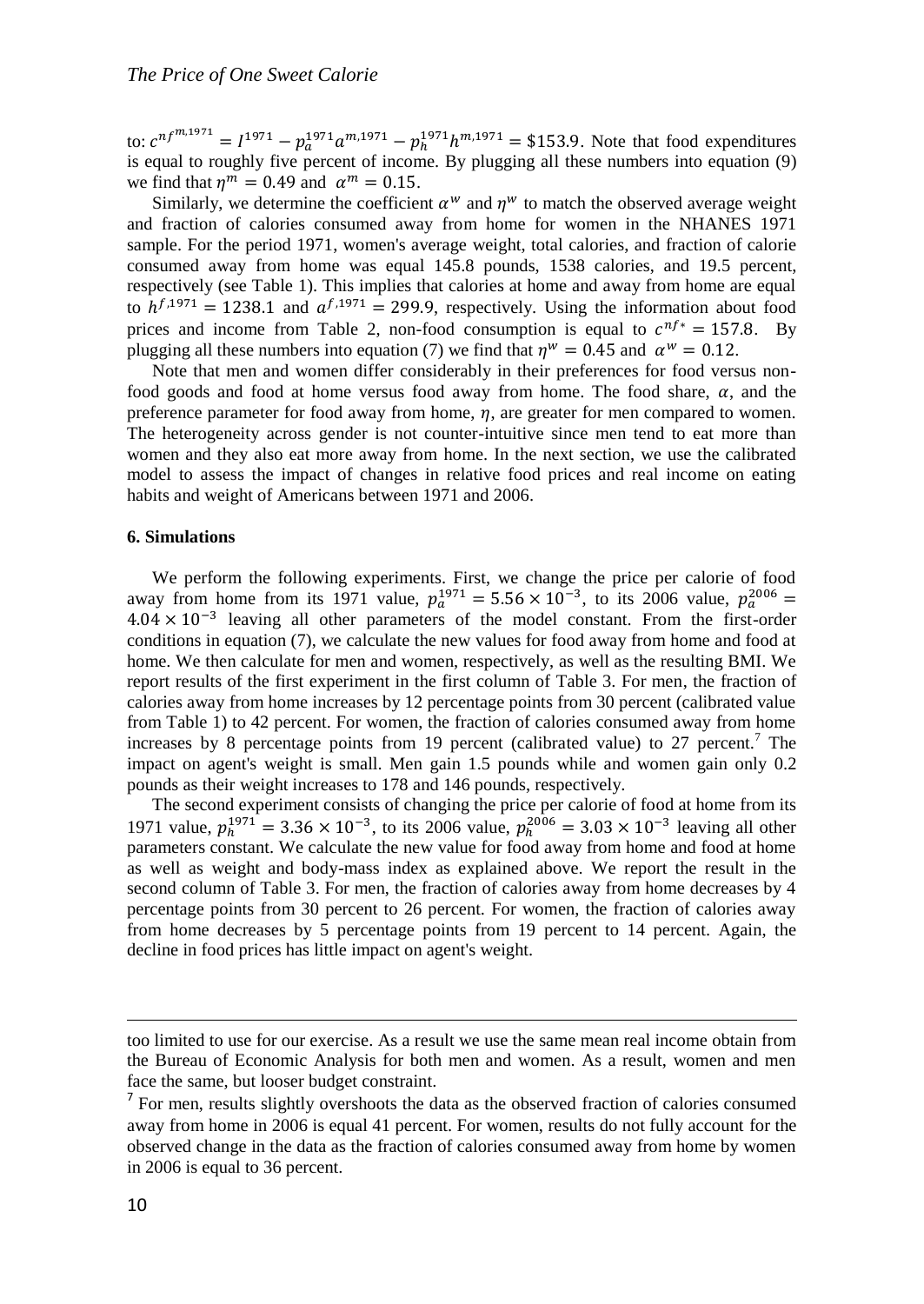|                 | Data  | Data  | $p_a$ | $p_h$ | Income | All  |  |  |  |
|-----------------|-------|-------|-------|-------|--------|------|--|--|--|
|                 | 1971  | 2006  |       |       |        |      |  |  |  |
| Men             |       |       |       |       |        |      |  |  |  |
| BMI             | 25.9  | 29.0  | 26    | 26    | 28     | 29   |  |  |  |
| Weight (lbs)    | 175.7 | 198.2 | 178   | 175   | 194    | 197  |  |  |  |
| Calories        | 2433  | 2543  | 2453  | 2425  | 2620   | 2644 |  |  |  |
| % calories away | 29.9  | 40.5  | 42    | 26    | 34     | 36   |  |  |  |
| Women           |       |       |       |       |        |      |  |  |  |
| BMI             | 25.2  | 28.8  | 25    | 25    | 29     | 30   |  |  |  |
| Weight (lbs)    | 145.8 | 168.9 | 146   | 144   | 166    | 170  |  |  |  |
| Calories        | 1538  | 1802  | 1539  | 1519  | 1738   | 1782 |  |  |  |
| % calories away | 19.5  | 35.9  | 27    | 14    | 21     | 24   |  |  |  |

**Table 3. Average BMI, Weight, and Fraction of Calories Consumed Away Predicted by the Model**

The third experiment consists of changing household real disposable income from its 1971 value  $I^{1971} = $59,742$  to its 2006 value  $I^{2006} = $74,089$  (see Table 2) leaving all other parameters constant. We report the results in the fifth column of Table 3. Changes in income account for a large fraction of the observed change in individual's weight. The weight of men and women increases to 194 and 166 pounds, respectively. Changes in income also induce a reallocation effect. As agents become richer, the fraction of calories consumed away from home increase from 30 percent to 36 percent for men and from 19 percent to 24 percent for women.

Finally, the fourth experiment consists of changing food prices and income all at once. For men, the model predicts that a weight equal to 197 pounds and the fraction of calories away from home is equal to 36 percent. For women, the model predicts that a weight equal to 170 pounds and the fraction of calories away from home is equal to 24 percent.

The lessons learned from the model for eating decisions and weight can be summarized as follows. Changes in food prices have an "allocation" effect and have little impact on total calories consumed and weight. As the price of one food category changes, households substitute from one food category to another. Changes in income, on the other hand, have a large impact on weight. Between 1971 and 2006, much of the increase in weight and BMI can be accounted for by increase in household real disposable income.<sup>8</sup>

Our results corroborate the existing knowledge on obesity in the following way. On the one hand, economists who use empirical models found that the impact of food prices on weight is small (e.g., Chou, Grossman, & Saffer, 2004; Beydoun, Powell, & Wang, 2008; Anderson & Matsa, 2011)). Using a fully specified calibrated dynamic model, we also find that changes in food prices over time account for almost none of the weight gain by Americans in the last thirty years. On the other hand, researchers in the field of public health (e.g., French et al. 2001) design small-scale experiments to show that even small changes in food prices can have strong local effect on individual's food choices. For example, the abovementioned authors examined the effect of lower prices on sales of lower fat vending machine snacks in 12 work sites and 12 secondary schools. According to a study, price reductions of

 $\overline{a}$ 

<sup>&</sup>lt;sup>8</sup> Dolar (2009) shows that the positive relationship between body-mass index and household income holds for men in several cross-sections of NHANES. For women, however, bodymass index is negatively related to household income suggesting that some other force not captured in our model is at work. We leave the task of reconciling the pattern differences for body-mass index and household income in cross-section and time-series data for men and women for future research.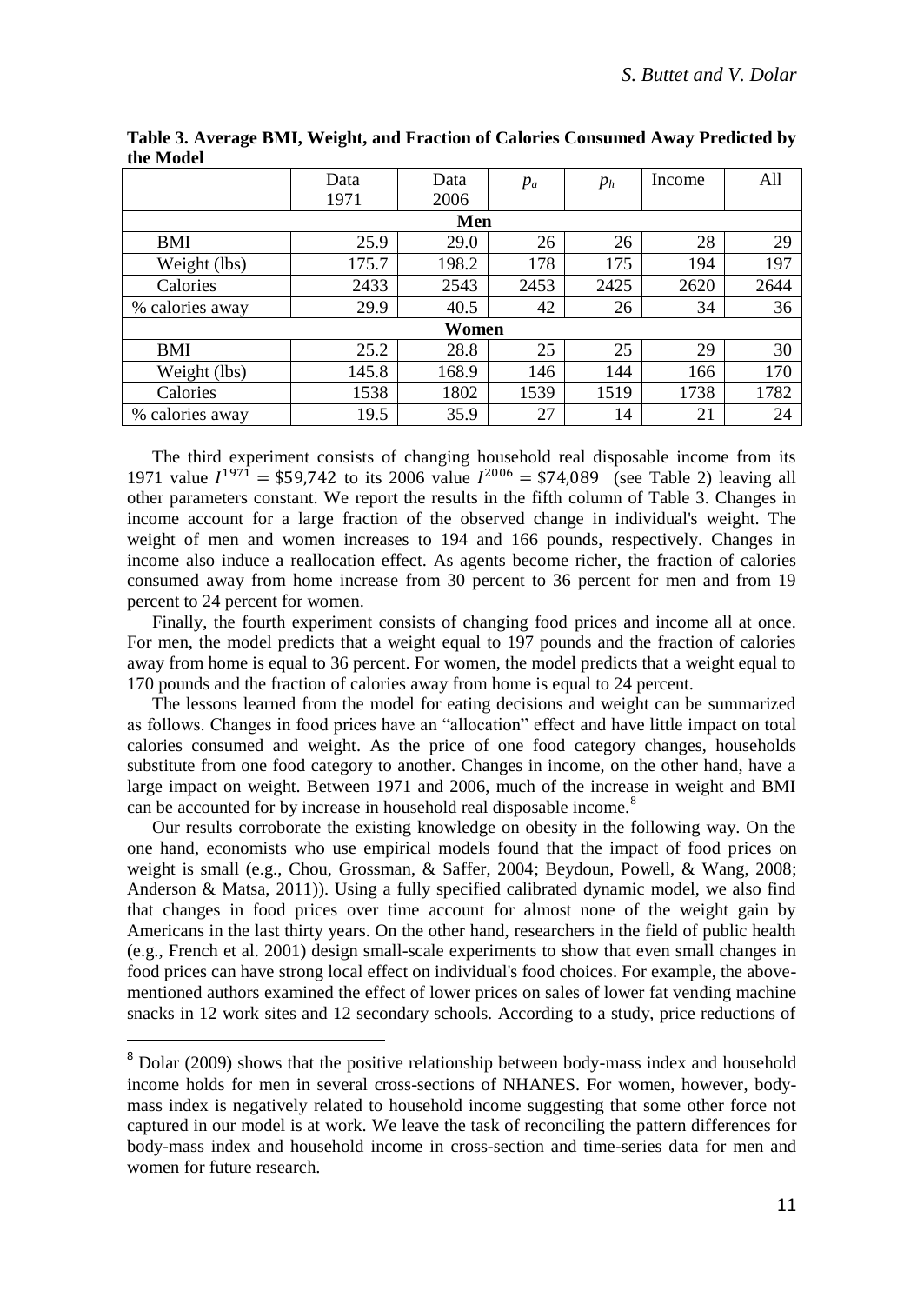ten percent, twenty five percent, and fifty percent on low-fat snacks in vending machines increase the percentage of low-fat snack sales by nine, thirty nine, and ninety three percent, respectively. Using our calibrated dynamic model, we also find that change in food prices affect where people eat (at home or out).

## **7. Concluding Remarks**

In this paper, we further analyzed the impact of changes in food prices and household income on people's eating decisions and weight using a static model with rational agents. After careful calibration of the model using evidence from medical research on obesity, we found that food prices determine the allocation of calories across food types, while household income determine the total number of calories consumed and thus individual's weight. Between 1971 and 2006, changes in food prices alone account for almost none of the change in weight of Americans men and women. On the other hand, changes in household income account for almost all of the increase in men's and women's weight. Because of the limited effect of food price alone on the BMI, we support the view that taxes on food will impact what people eat but will have limited effect on reducing the population BMI or the obesity prevalence.

We see two important avenues for academic research on obesity as well as policy recommendation. First, educating people about the benefits of eating healthy, exercising regularly, and the negative health consequences of being obese seem to be promising policies to win the fight against obesity epidemic. Economic research is needed to measure the impact of these education programs on individual's weight and BMI.

Second, we derived our results for the impact of food prices on weight and food choices in an environment where agents are fully rational. An alternative view point is that there is nothing optimal in being obese and that individuals experience commitment problems when making food decisions. It is an open and interesting question to revisit the impact of food prices and household income in a set-up where agents have time-inconsistent preferences à la Laibson (1997). We leave these two tasks for future research.

#### **8. Appendix – Proof Of Proposition 1**

*Proposition 1* The calibrated parameter values of  $(\alpha, \eta)$  are given by:  $\overline{p}C + \overline{E}P = \overline{C}F\overline{F}$ 

$$
\eta = \frac{Bq + Fb - qED}{G(A+B) - A(E-F) + FB + GE(C-D)}
$$

$$
\alpha = \frac{EG(C\eta + D(1 - \eta))}{(E - F)A\eta + FB(1 - \eta)}
$$
  
where  $A = (a^{1971})^{\rho - 1}$ ,  $B = (h^{1971})^{\rho - 1}$ ,  $C = (a^{1971})^{\rho}$ ,  $D = (h^{1971})^{\rho - 1}$ ,  

$$
E = \frac{p_a^{1971} - p_h^{1971}}{I - p_a^{1971}a^{1971} - p_h^{1971}h^{1971}}
$$
,  

$$
F = \frac{p_a^{1971}}{I - p_a^{1971}a^{1971} - p_h^{1971}h^{1971}}
$$
,  

$$
G = -\frac{2\kappa\theta(W^{1971} - W^*)}{1 + \kappa(W^{1971} - W^*)^2}
$$

Proof: Using the notation from the Proposition, the first-order conditions in equation (9) can be written as: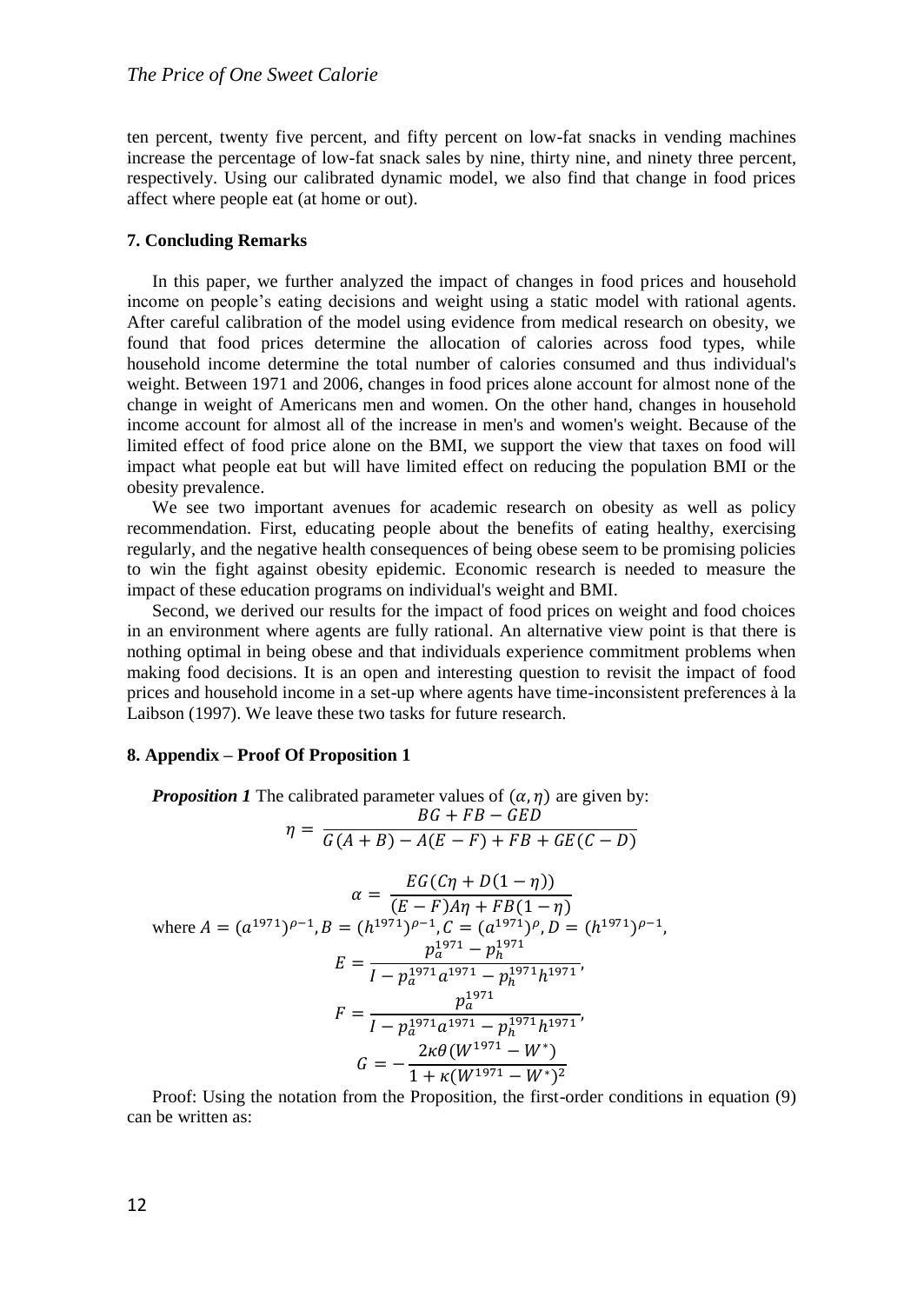$$
\frac{A\eta - B(1-\eta)}{C\eta + D(1-\eta)} = \frac{1-\alpha}{\alpha}E
$$
\n
$$
\frac{\alpha A\eta}{C\eta + D(1-\eta)} - F(1-\alpha) = G
$$
\n(15)

Solving for  $\alpha$  as a function of  $\eta$  by a process of elimination, we get that:

$$
\alpha = \frac{EG(c\eta + D(1-\eta))}{(E-F)A\eta + FB(1-\eta)}
$$
(16)

Substitute the previous equation into equation (15), we get the following expression for  $n$ :

$$
\eta = \frac{BG + FB - GED}{G(A+B) - A(E-F) + FB + GE(C-D)}
$$

Once the value of  $\eta$  is found, use equation (16) to uncover the value for the parameter  $\alpha$ .

## **References**

- Allison, D. B., Fontaine, K. R., Manson, J. E., & Stevens, J. (1999). Annual Deaths Attributable to Obesity in the United States. *The Journal of the American Medical Association*, *282*(16), 1530–1538.
- Anderson, M. L., & Matsa, D. A. (2011). Are Restaurants Really Supersizing America?, *American Economic Journal: Applied Economics*, *3*(January), 152–188.
- Beydoun, M. a, Powell, L. M., & Wang, Y. (2008). The association of fast food, fruit and vegetable prices with dietary intakes among US adults: is there modification by family income? *Social Science & Medicine (1982)*, *66*(11), 2218–29. http://doi.org/10.1016/j.socscimed.2008.01.018
- Brownell, K. D., & Frieden, T. R. (2009). Ounces of Prevention The Public Policy Case for Taxes on Sugared Beverages. *The New Englands Journal of Medicine*, *360*(18), 1805– 1808.
- Brownell, K., Farley, T., Willett, W., Popkin, B. M., Chaloupka, F. J., Thompson, J. W., & Ludwig, D. S. (2009). The Public Health and Economic Benefits of Taxing Sugar-Sweetened Beverages. *New England Journal of Medicine*, *361*(16), 1599–1605.
- Chou, S.-Y., Grossman, M., & Saffer, H. (2004). An economic analysis of adult obesity: results from the Behavioral Risk Factor Surveillance System. *Journal of Health Economics*, *23*(3), 565–87. http://doi.org/10.1016/j.jhealeco.2003.10.003
- Chouinard, H., Davis, D., LaFrance, J., & Perloff, J. (2012). Fat Taxes: Big Money for Small Change. *Forum for Health Economics & Policy*, *10*(2).
- Christian, T., & Rashad, I. (2009). Trends in U . S . food prices , 1950 2007. *Economics and Human Biology*, *7*, 113–120. http://doi.org/10.1016/j.ehb.2008.10.002
- Cutler, D., Glaeser, E., & Shapiro, J. (2003). Why have American become more obese? *The Journal of Economic Perspectives*, *17*(3), 93–118.
- Epstein, L. H., Dearing, K. K., Paluch, R. A., Roemmich, J. N., & Cho, D. (2007). Price and maternal obesity influence purchasing of low- and high-energy-dense foods. *The American Journal of Clinical Nutrition*, *86*(4), 914–922.
- French, S. A. (2003). Pricing Effects of Food Choices. *The Journal of Nutrition*, *133*(3), 841S–843S.
- French, S. A., Jeffery, R. W., Story, M., Breitlow, K. K., Baxter, J. S., Hannan, P., & Snyder,